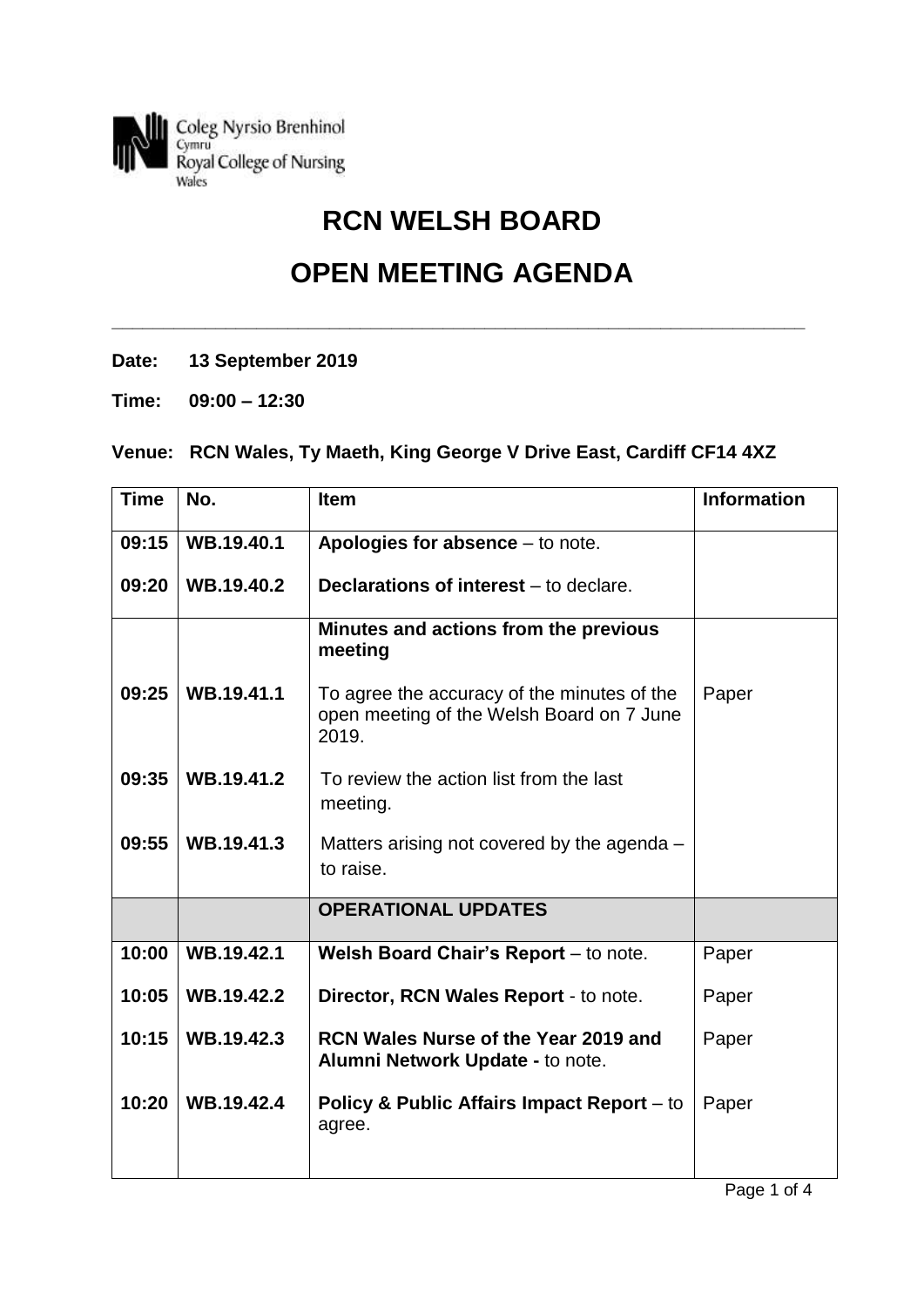| <b>Time</b> | No.        | <b>Item</b>                                                                                                                                                | <b>Information</b>                       |
|-------------|------------|------------------------------------------------------------------------------------------------------------------------------------------------------------|------------------------------------------|
| 10:30       | WB.19.42.5 | <b>RCN Wales Scholarship Funds</b><br><b>Fundraising Task &amp; Finish Group</b>                                                                           | To receive a<br>verbal update            |
| 10:35       |            | <b>COFFEE</b>                                                                                                                                              |                                          |
|             |            | <b>STRATEGIC UPDATES</b>                                                                                                                                   |                                          |
| 10:50       | WB.19.43.1 | <b>Brexit - Implications for Health and</b><br>Social Care in Wales - to note.                                                                             | Paper                                    |
| 11:00       | WB.19.43.2 | <b>Working in Partnership</b> $-$ to note.                                                                                                                 | Paper                                    |
| 11:10       | WB.19.43.3 | RCN Congress $7 - 11$ June 2020 $-$ - to<br>discuss possible agenda items -open for<br>submission on 6 September - and will close<br>on 6 January 2020.    |                                          |
| 11:15       | WB.19.43.4 | <b>RCN Wales Succession Planning</b><br><b>Committee Report</b> $-$ to agree.                                                                              | Paper                                    |
| 11:20       | WB.19.43.5 | <b>RCN Wales Plans for 2020 Year of the</b><br><b>Nurse and Midwife</b> – to note.                                                                         | Paper                                    |
| 11:25       | WB.19.43.6 | <b>Health Education and Improvement</b><br><b>Wales (HEIW): opportunities and</b><br>challenges for the nursing profession in<br><b>Wales</b> $-$ to note. | Paper                                    |
| 11:30       | WB.19.43.7 | <b>RCN Wales Primary Care and Community</b><br>Nursing Response to a "Healthier Wales –<br>Our Plan for Health and Social Care" - to<br>note.              | Paper and<br>bound copy of<br>the report |
| 11:40       | WB.19.43.8 | Reviewing our members' code of<br>conduct and disciplinary policy<br>- to provide feedback.                                                                | Paper                                    |
|             |            | <b>ITEMS TO NOTE</b>                                                                                                                                       |                                          |
| 11:50       | WB.19.44.1 | <b>RCN Foundation Wales Committee</b><br><b>Update</b>                                                                                                     | To receive a<br>verbal update            |
|             | WB.19.44.2 | <b>Report from the meetings of Council held</b><br>on 17 July $2019 -$ to note.                                                                            | Paper                                    |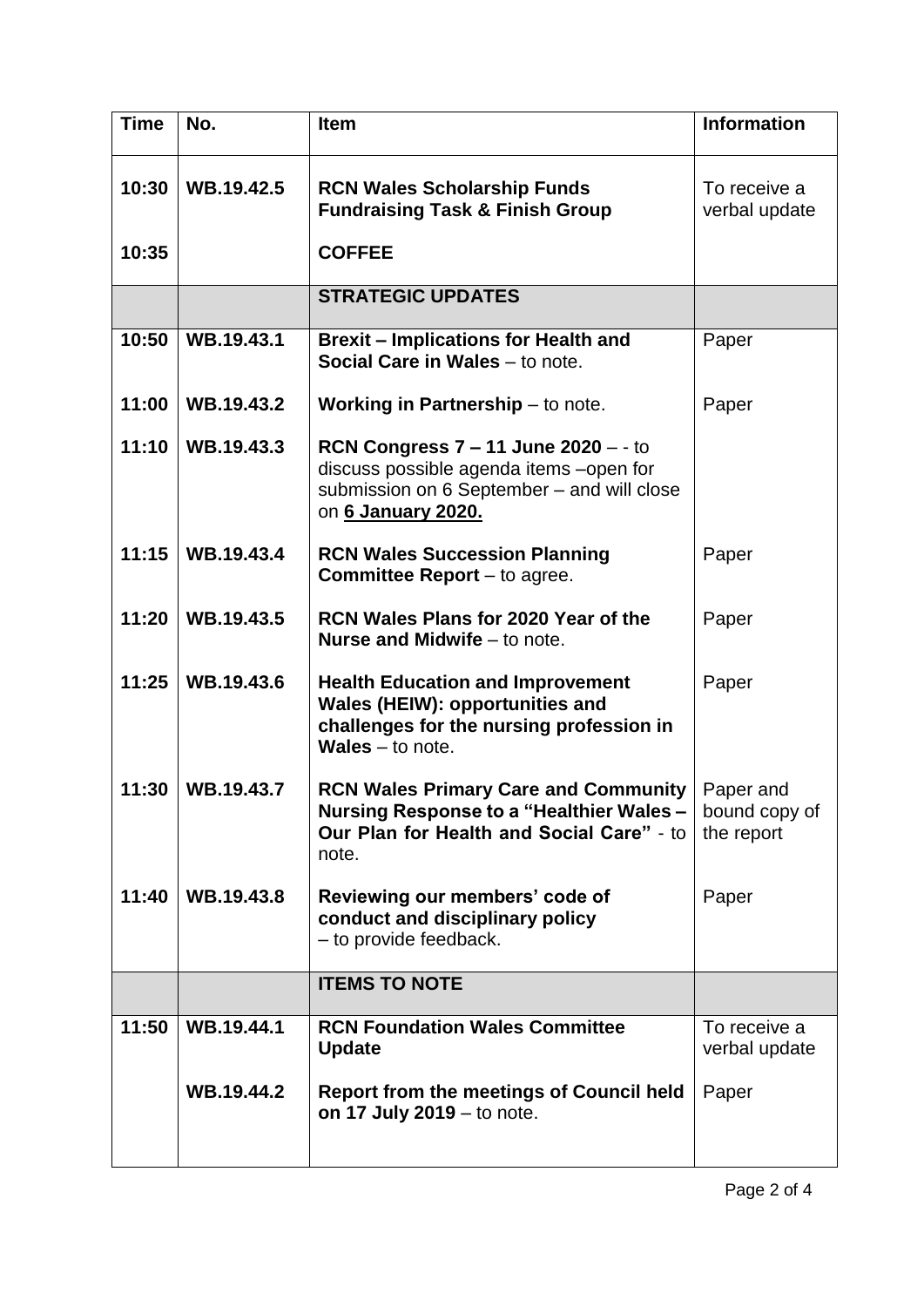| <b>Time</b> | No.             | <b>Item</b>                                                                                                                                                                                                | <b>Information</b> |
|-------------|-----------------|------------------------------------------------------------------------------------------------------------------------------------------------------------------------------------------------------------|--------------------|
|             | WB.19.44.3      | <b>Report from Trade Union Committee</b><br>meetings held on 9 April & 12 July 2019<br>and RCN Governance Structure<br>presentation - to note.                                                             | Paper              |
|             | WB.19.44.4      | <b>Report of the Professional Nursing</b><br>Committee held on 21 June 2019 $-$ to<br>note.                                                                                                                | Paper              |
|             | WB.19.44.5      | <b>Report from Nursing Support Workers</b><br>Committee meeting held on 3 July 2019 -<br>to note.                                                                                                          | Paper              |
|             | WB.19.44.6      | <b>Report from Student Committee</b><br>meetings held on 16 April and 26 June<br>$2019 -$ to note.                                                                                                         | Paper              |
|             | WB.19.44.7      | <b>Report from the following UK Reps</b><br><b>Committees</b> – to note.<br>UK Learning Reps Committee - 18 June<br>2019<br>UK Stewards Committee - 27 June 2019<br>UK Safety Reps Committee - 2 July 2019 | Paper              |
|             | WB.19.44.8      | Correspondence - to note.                                                                                                                                                                                  | Paper              |
|             | WB.19.44.9      | <b>RCN Wales Representatives Conference</b><br>2019 Evaluation Report - to note.                                                                                                                           | Paper              |
|             | WB.10.44.10     | RCN Welsh Board Schedule 2019 / 2020 -<br>to note.                                                                                                                                                         | Paper              |
| 11:55       | <b>WB.19.45</b> | <b>Any Other Business</b>                                                                                                                                                                                  | To raise           |
| 12:00       |                 | <b>Pendine Park Care Home Training</b><br>Programme                                                                                                                                                        | Presentation       |
|             |                 | Caroline Lomas, Head of Training<br>Academy<br>Gill Hughes, Responsible Individual                                                                                                                         |                    |
| 12:30       |                 | <b>Close of meeting</b>                                                                                                                                                                                    |                    |